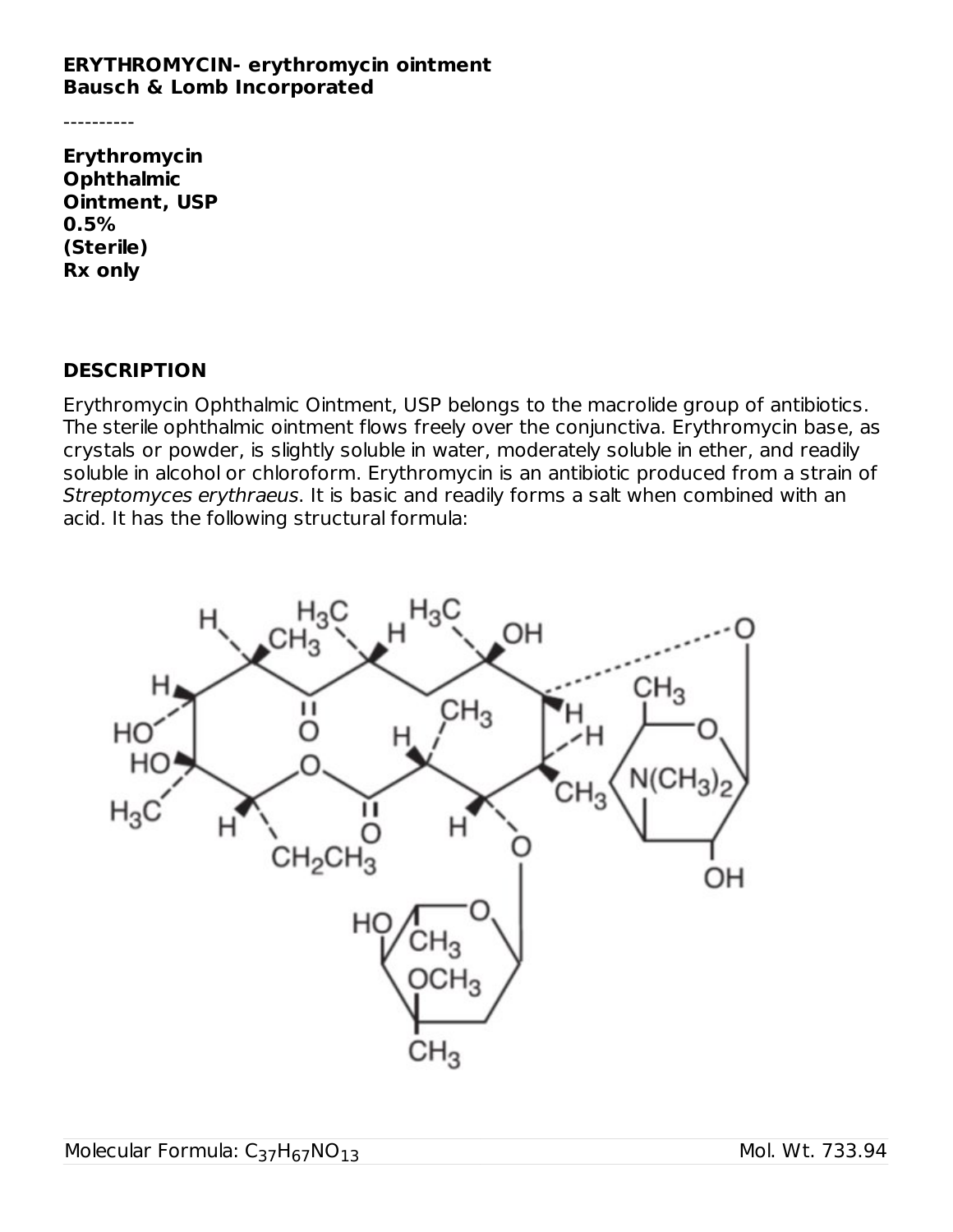Chemical Name: ((3R.,4S.,5S.,6R.,7R.,9R.,11R.,12R.,13S.,14R.)-4-[(2,6-dideoxy-3-C-methyl-3-0-methyl-α-L-ribo-hexopyranosyl)oxy]-14-ethyl-7,12,13-trihydroxy-3,5,7,9,11,13-hexamethyl-6-[[3,4,6-trideoxy-3-(dimethylamino)-β-D-xylohexopyranosyl]oxy]oxacyclotetradecane-2,10-dione)

Each gram contains: ACTIVE: Erythromycin, USP 5 mg (0.5%); INACTIVES: Mineral Oil and White Petrolatum.

# **CLINICAL PHARMACOLOGY**

# **Microbiology**

Erythromycin inhibits protein synthesis without affecting nucleic acid synthesis. Erythromycin is usually active against the following organisms in vitro and in clinical infections: Streptococcus pyogenes (group A β-hemolytic), Alpha-hemolytic streptococci (viridans group); Staphylococcus aureus, including penicillinase-producing strains (methicillin-resistant staphylococci are uniformly resistant to erythromycin); Streptococcus pneumoniae;Mycoplasma pneumoniae (Eaton Agent, PPLO); Haemophilus influenzae (not all strains of this organism are susceptible at the erythromycin concentrations ordinarily achieved); Treponema pallidum; Corynebacterium diphtheriae; Neisseria gonorrhoeae; Chlamydia trachomatis.

# **INDICATIONS AND USAGE**

For the treatment of superficial ocular infections involving the conjunctiva and/or cornea caused by organisms susceptible to erythromycin.

For prophylaxis of ophthalmia neonatorum due to N. gonorrhoeae or C. trachomatis.

The effectiveness of erythromycin in the prevention of ophthalmia caused by penicillinase-producing N. gonorrhoeae is not established.

For infants born to mothers with clinically apparent gonorrhea, intravenous or intramuscular injections of aqueous crystalline penicillin G should be given; a single dose of 50,000 units for term infants or 20,000 units for infants of low birth weight. Topical prophylaxis alone is inadequate for these infants.

# **CONTRAINDICATIONS**

This drug is contraindicated in patients with a history of hypersensitivity to erythromycin.

# **PRECAUTIONS**

# **General**

The use of antimicrobial agents may be associated with the overgrowth of nonsusceptible organisms including fungi; in such a case, antibiotic administration should be stopped and appropriate measures taken.

**Information for Patients:** Avoid contaminating the applicator tip with material from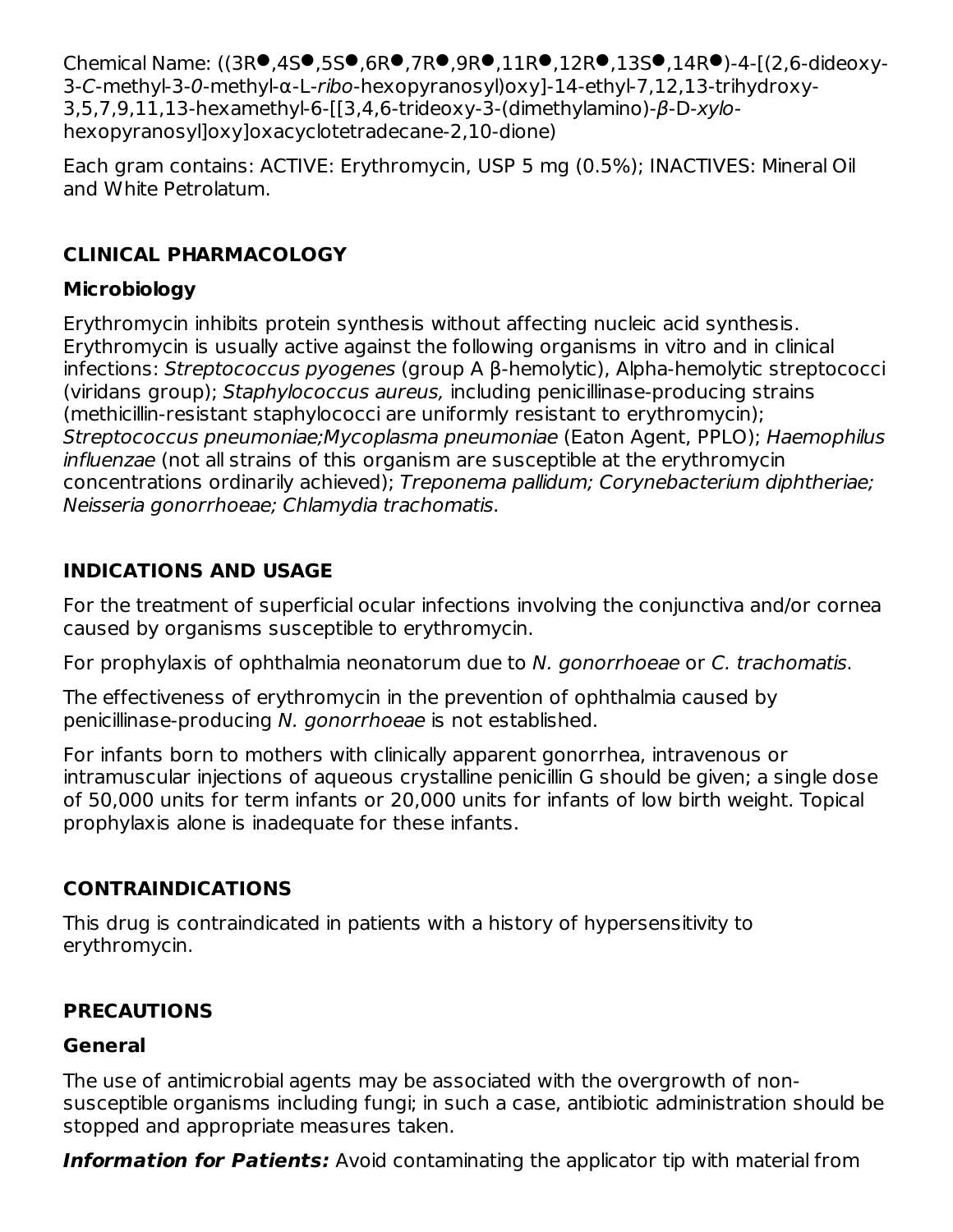the eye, fingers, or other source.

**Carcinogenesis, Mutagenesis, Impairment of Fertility:** Two year oral studies conducted in rats with erythromycin did not provide evidence of tumorigenicity. Mutagenicity studies have not been conducted.

No evidence of impaired fertility that appeared related to erythromycin was reported in animal studies.

**Pregnancy:** Pregnancy Category B. Reproduction studies have been performed in rats, mice, and rabbits using erythromycin and its various salts and esters, at doses that were several multiples of the usual human dose. No evidence of harm to the fetus that appeared related to erythromycin was reported in these studies. There are, however, no adequate and well-controlled studies in pregnant women. Because animal reproductive studies are not always predictive of human response, the erythromycins should be used during pregnancy only if clearly needed.

**Nursing Mothers:** Caution should be exercised when erythromycin is administered to a nursing woman.

### **Pediatric Use:** See **INDICATIONS AND USAGE** and **DOSAGE AND ADMINISTRATION**.

## **ADVERSE REACTIONS**

The most frequently reported adverse reactions are minor ocular irritations, redness, and hypersensitivity reactions.

#### **To report SUSPECTED ADVERSE REACTIONS, contact Bausch & Lomb Incorporated at 1-800-321-4576 or FDA at 1-800-FDA-1088 or www.fda.gov/medwatch.**

# **DOSAGE AND ADMINISTRATION**

In the treatment of superficial ocular infections, erythromycin ophthalmic ointment approximately 1 cm in length should be applied directly to the infected eye(s) up to six times daily, depending on the severity of the infection.

For prophylaxis of neonatal gonococcal or chlamydial ophthalmia, a ribbon of ointment approximately 1 cm in length should be instilled into each lower conjunctival sac. The ointment should not be flushed from the eye following instillation. A new tube should be used for each infant.

# **HOW SUPPLIED**

Erythromycin Ophthalmic Ointment, USP 0.5% is available in the following sizes:

1/8 oz. (3.5 g) tamper-resistant tube – NDC 24208-910-55

DO NOT USE IF CAP AND NECKRING ARE NOT INTACT.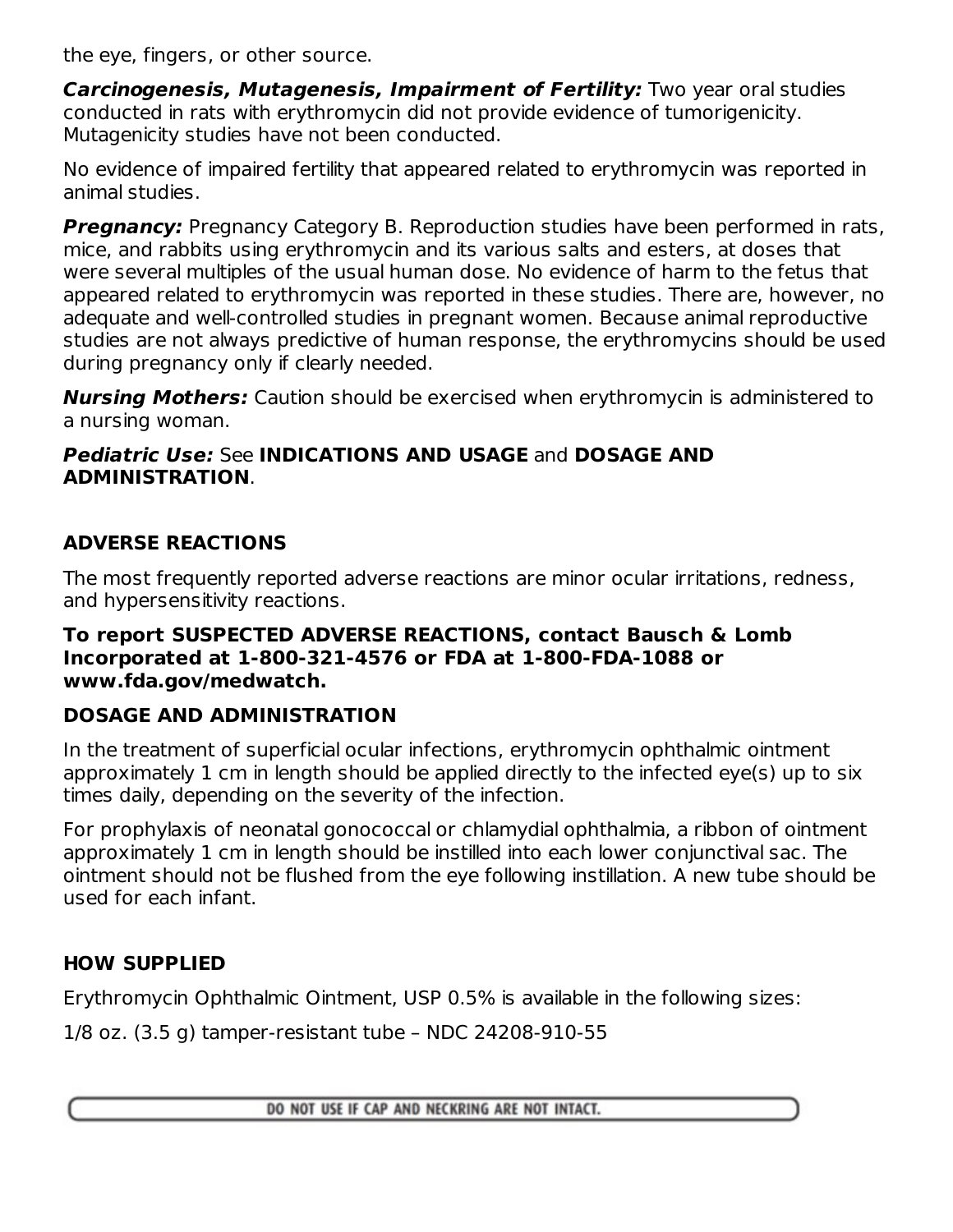DO NOT USE IF BOTTOM RIDGE OF TUBE CAP IS EXPOSED.

**Storage:** Store between 15° to 25°C (59° to 77°F).

### **Keep out of reach of children.**

### **Distributed by:**

Bausch + Lomb, a division of Bausch Health US, LLC Bridgewater, NJ 08807 USA

#### **Manufactured by**:

Bausch & Lomb Incorporated Tampa, FL 33637 USA

© 2020 Bausch & Lomb Incorporated or its affiliates

9043405 (Folded) 9043505 (Flat)

Revised: July 2020

### **PACKAGE/LABEL PRINCIPAL DISPLAY PANEL**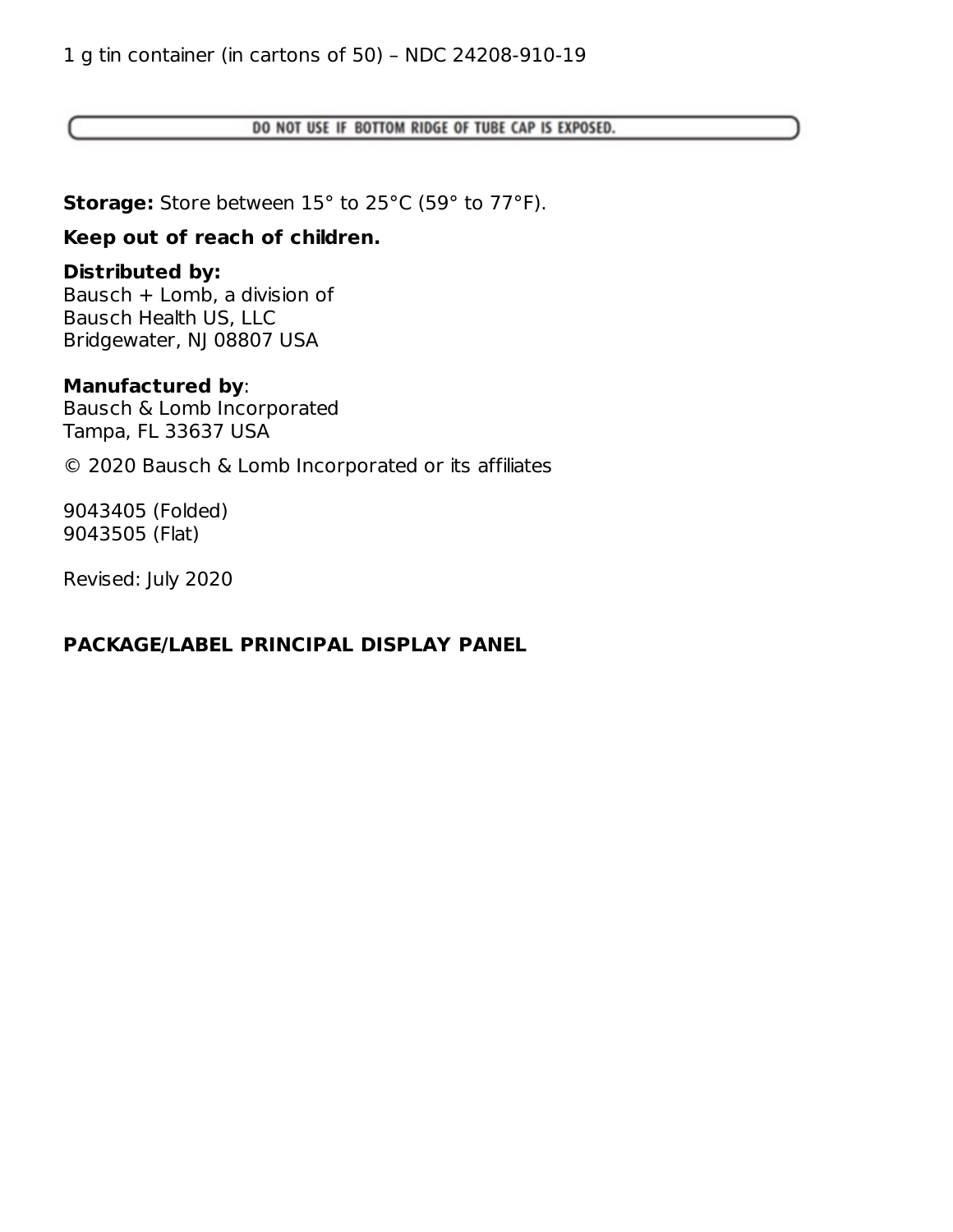

**NDC** 24208-910-55

**Erythromycin Ophthalmic Ointment, USP 0.5%** (Sterile)

**FOR TOPICAL ADMINISTRATION**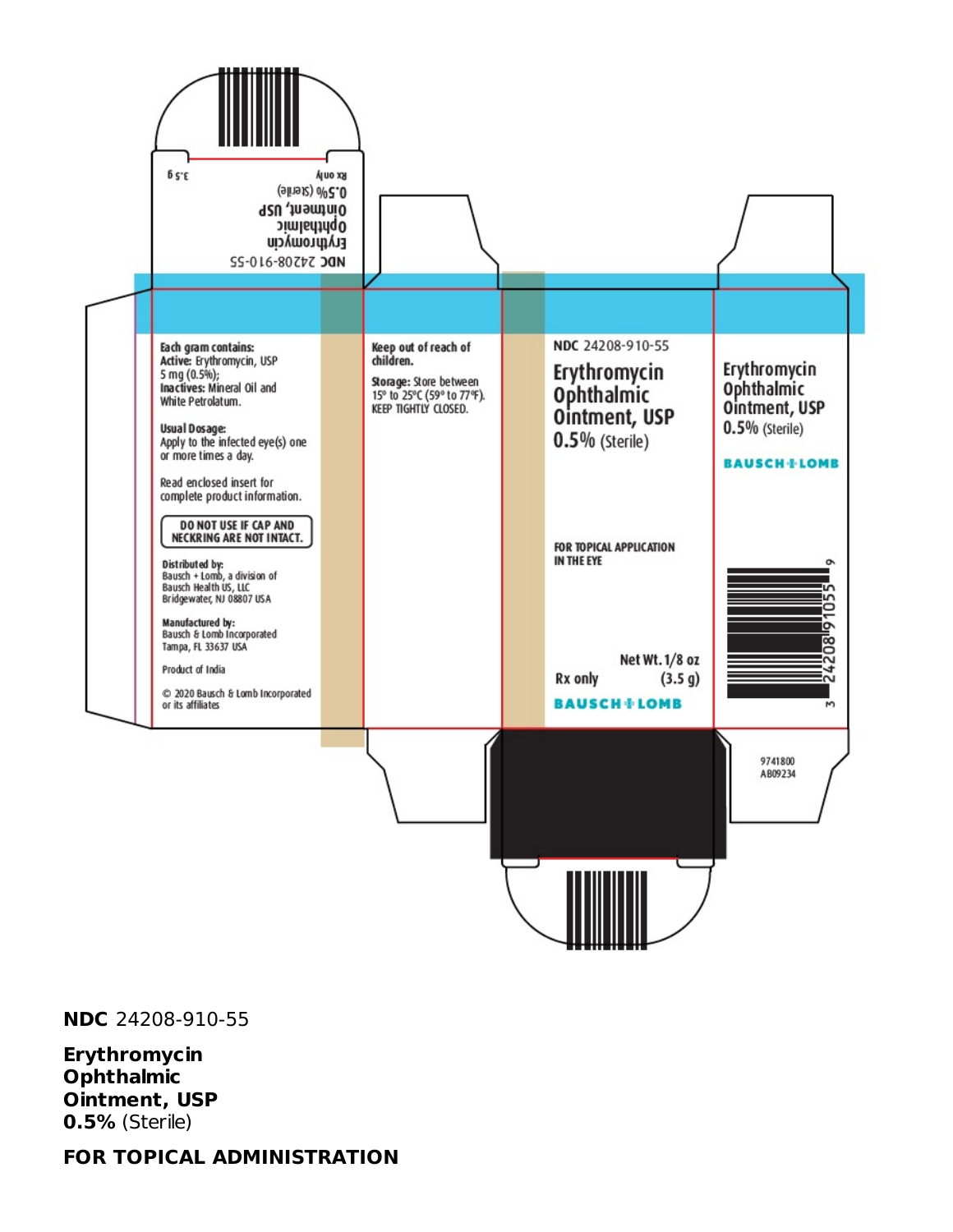#### **IN THE EYE**

**Net wt. 1/8 oz Rx only (3.5 g)**

### **BAUSCH + LOMB**

|                                        | <b>ERYTHROMYCIN</b><br>erythromycin ointment |                                                     |                                                                  |                     |                                                |                          |                                     |                 |  |  |  |
|----------------------------------------|----------------------------------------------|-----------------------------------------------------|------------------------------------------------------------------|---------------------|------------------------------------------------|--------------------------|-------------------------------------|-----------------|--|--|--|
| <b>Product Information</b>             |                                              |                                                     |                                                                  |                     |                                                |                          |                                     |                 |  |  |  |
| <b>Product Type</b>                    |                                              |                                                     | HUMAN PRESCRIPTION DRUG                                          |                     | <b>Item Code (Source)</b>                      |                          | NDC:24208-910                       |                 |  |  |  |
| <b>Route of Administration</b>         |                                              |                                                     | <b>OPHTHALMIC</b>                                                |                     |                                                |                          |                                     |                 |  |  |  |
|                                        |                                              |                                                     |                                                                  |                     |                                                |                          |                                     |                 |  |  |  |
| <b>Active Ingredient/Active Moiety</b> |                                              |                                                     |                                                                  |                     |                                                |                          |                                     |                 |  |  |  |
|                                        | <b>Ingredient Name</b>                       |                                                     |                                                                  |                     |                                                | <b>Basis of Strength</b> | <b>Strength</b>                     |                 |  |  |  |
|                                        |                                              |                                                     | ERYTHROMYCIN (UNII: 63937KV33D) (ERYTHROMYCIN - UNII:63937KV33D) | <b>ERYTHROMYCIN</b> |                                                |                          | $5$ mg in $1$ g                     |                 |  |  |  |
|                                        |                                              |                                                     |                                                                  |                     |                                                |                          |                                     |                 |  |  |  |
| <b>Inactive Ingredients</b>            |                                              |                                                     |                                                                  |                     |                                                |                          |                                     |                 |  |  |  |
|                                        | <b>Ingredient Name</b>                       |                                                     |                                                                  |                     |                                                |                          |                                     | <b>Strength</b> |  |  |  |
|                                        | PETROLATUM (UNII: 4T6H12BN9U)                |                                                     |                                                                  |                     |                                                |                          |                                     |                 |  |  |  |
| MINERAL OIL (UNII: T5L8T28FGP)         |                                              |                                                     |                                                                  |                     |                                                |                          |                                     |                 |  |  |  |
|                                        |                                              |                                                     |                                                                  |                     |                                                |                          |                                     |                 |  |  |  |
| <b>Packaging</b>                       |                                              |                                                     |                                                                  |                     |                                                |                          |                                     |                 |  |  |  |
|                                        |                                              |                                                     |                                                                  |                     | <b>Marketing Start</b><br><b>Marketing End</b> |                          |                                     |                 |  |  |  |
| #                                      | <b>Item Code</b>                             |                                                     | <b>Package Description</b>                                       |                     | <b>Date</b>                                    |                          | <b>Date</b>                         |                 |  |  |  |
| 1                                      | NDC:24208-910-<br>19                         | 50 in 1 BOX                                         |                                                                  |                     | 07/29/1994                                     |                          |                                     |                 |  |  |  |
| $\mathbf{1}$                           |                                              | 1 g in 1 TUBE; Type 0: Not a Combination<br>Product |                                                                  |                     |                                                |                          |                                     |                 |  |  |  |
| 2                                      | NDC:24208-910-<br>55                         | 1 in 1 CARTON                                       |                                                                  | 07/29/1994          |                                                |                          |                                     |                 |  |  |  |
| 2                                      |                                              | Product                                             | 3.5 g in 1 TUBE; Type 0: Not a Combination                       |                     |                                                |                          |                                     |                 |  |  |  |
|                                        |                                              |                                                     |                                                                  |                     |                                                |                          |                                     |                 |  |  |  |
| <b>Marketing Information</b>           |                                              |                                                     |                                                                  |                     |                                                |                          |                                     |                 |  |  |  |
|                                        |                                              |                                                     |                                                                  |                     |                                                |                          |                                     |                 |  |  |  |
| <b>Marketing</b><br>Category           |                                              |                                                     | <b>Application Number or Monograph</b><br><b>Citation</b>        |                     | <b>Marketing Start</b><br><b>Date</b>          |                          | <b>Marketing End</b><br><b>Date</b> |                 |  |  |  |
| <b>ANDA</b>                            |                                              | ANDA064067                                          |                                                                  |                     | 07/29/1994                                     |                          |                                     |                 |  |  |  |
|                                        |                                              |                                                     |                                                                  |                     |                                                |                          |                                     |                 |  |  |  |

**Labeler -** Bausch & Lomb Incorporated (196603781)